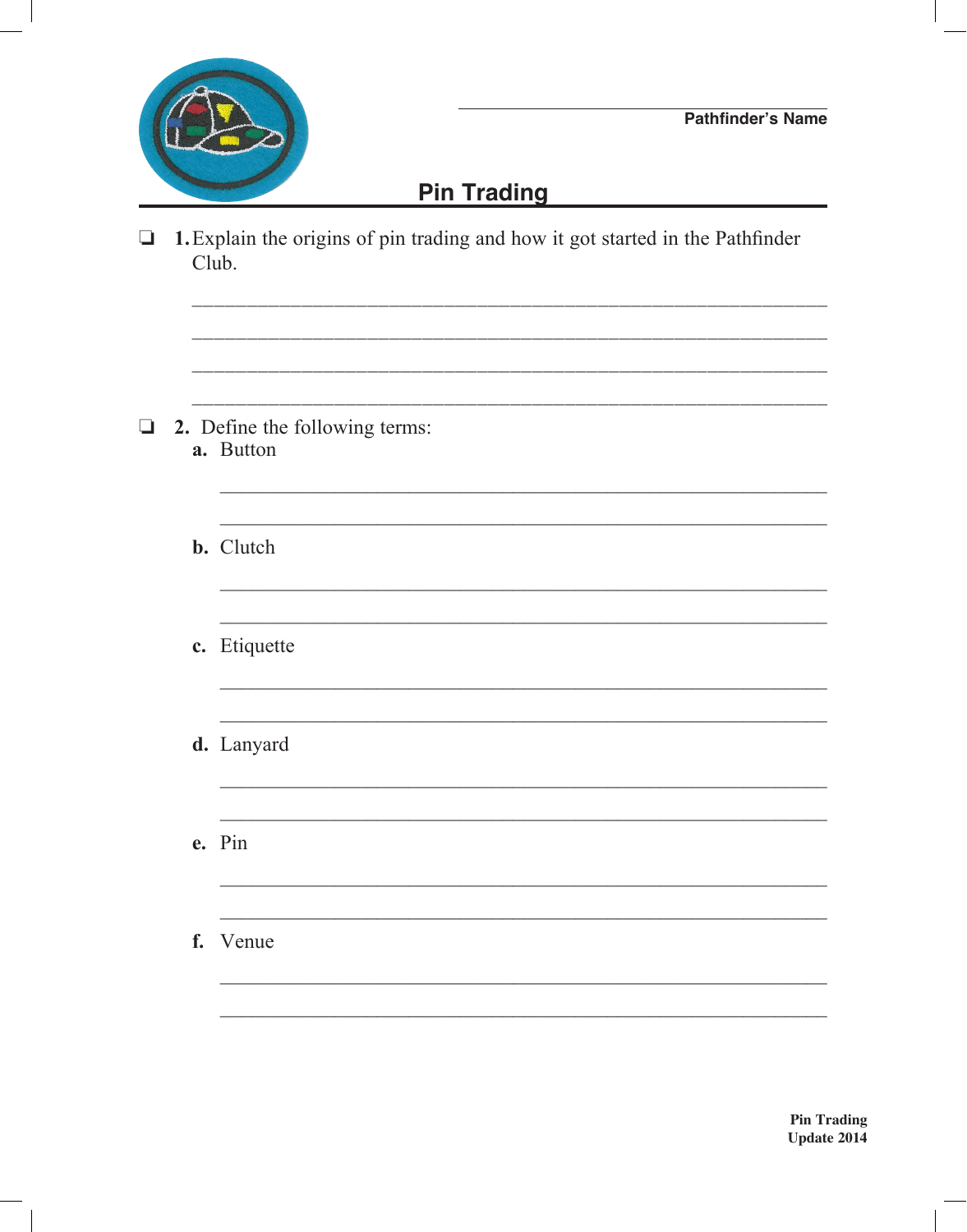| $\Box$ 3. | Identify two of the most common types of pin backs and demonstrate or<br>describe how to safely attach and remove them.                                                                    |
|-----------|--------------------------------------------------------------------------------------------------------------------------------------------------------------------------------------------|
|           | 1.                                                                                                                                                                                         |
|           | 2.                                                                                                                                                                                         |
|           |                                                                                                                                                                                            |
| 4.        | Name at least five places where you can get pins for trading, including<br>free or inexpensive pins. Collect at least three to five pins for trading from<br>one or more of these sources. |
|           | 1.                                                                                                                                                                                         |
|           | 2.                                                                                                                                                                                         |
|           | 3.                                                                                                                                                                                         |
|           | 4.<br><u> 1989 - Jan Barnett, fransk politiker (d. 1989)</u>                                                                                                                               |
|           | 5.                                                                                                                                                                                         |
| $\Box$ 5. | Discuss at least five different methods of displaying your pins for trading.<br>Choose a method you like and arrange your pins for trading.                                                |
|           | 1.                                                                                                                                                                                         |
|           | 2.<br><u> 2000 - Jan James James James James James James James James James James James James James James James James J</u>                                                                 |
|           | 3.                                                                                                                                                                                         |
|           | Δ.                                                                                                                                                                                         |
|           | 5.                                                                                                                                                                                         |
|           | 6. Name five venues or events where pin trading is a popular activity.                                                                                                                     |
|           | 1.                                                                                                                                                                                         |
|           | 2.                                                                                                                                                                                         |
|           | 3.                                                                                                                                                                                         |
|           | 4.<br><u> 1989 - Jan Barnett, margaret amerikan basar dan berasal dari berasal dalam basar dalam basar dalam basar dala</u>                                                                |
|           | 5.                                                                                                                                                                                         |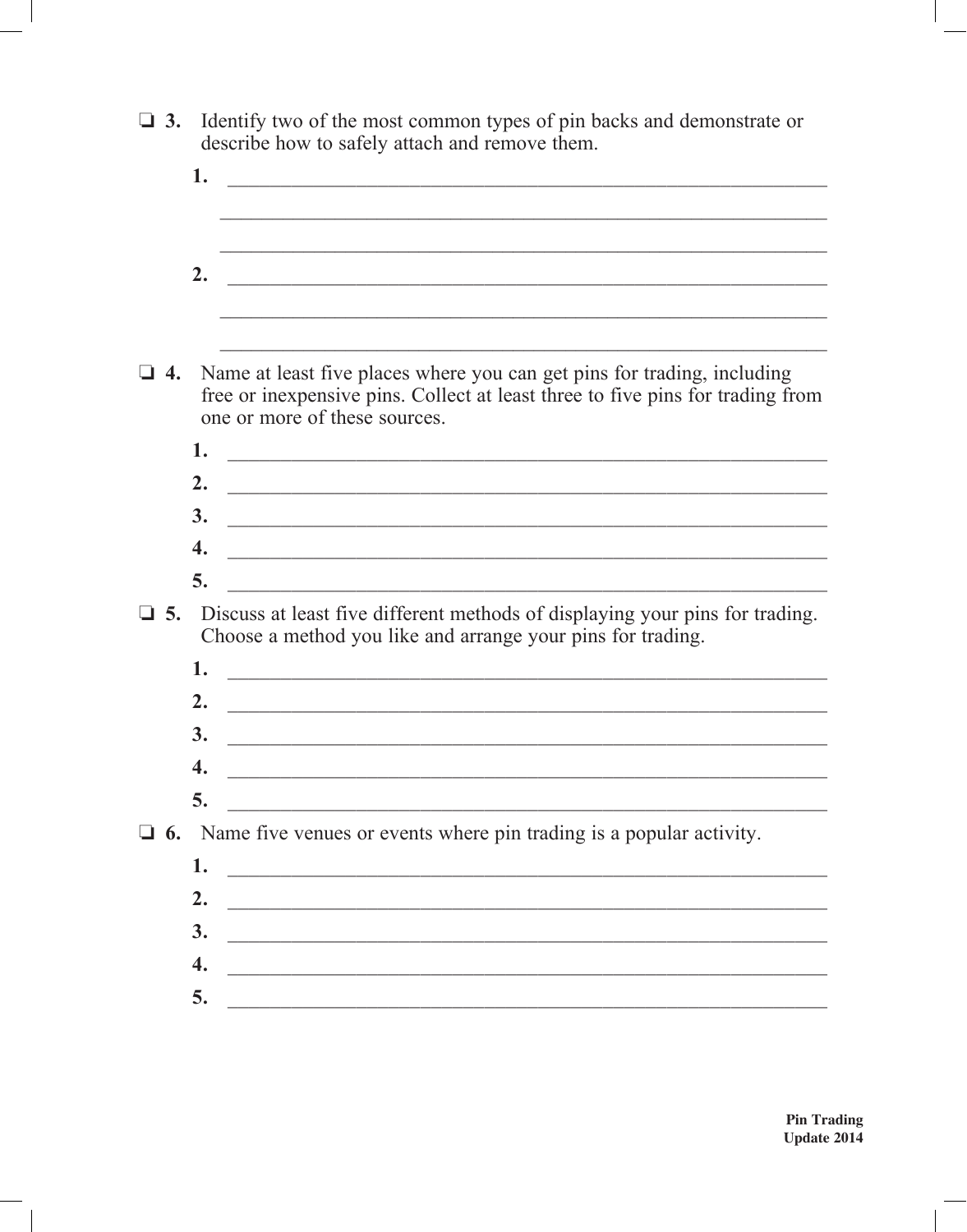## $\Box$  **7.** Discuss the three F's of pin trading etiquette:

|  | a. Fun |
|--|--------|
|  |        |

|           | <b>b.</b> Fair                                                                                                                                                                                                                                                                |
|-----------|-------------------------------------------------------------------------------------------------------------------------------------------------------------------------------------------------------------------------------------------------------------------------------|
|           | c. Friendly                                                                                                                                                                                                                                                                   |
|           |                                                                                                                                                                                                                                                                               |
| 8.        | Discuss Matthew 6:19-21 in light of trading and collecting pins. Include in<br>your discussion:<br><b>a.</b> How can one trade and collect pins without giving up their focus on<br>heaven?                                                                                   |
|           | <b>b.</b> How can pin trading help us be more like Jesus?                                                                                                                                                                                                                     |
|           | <b>c.</b> What behaviors and attitudes should we avoid while pin trading?                                                                                                                                                                                                     |
|           | Date completed                                                                                                                                                                                                                                                                |
| $\Box$ 9. | Trade pins with at least five people you don't know at a venue or event<br>where pin trading takes place and use the "Fun, Fair, Friendly" principles<br>of etiquette. Share with someone else or in a group any interesting stories<br>or people you met while trading pins. |

 $\overline{\phantom{a}}$  ,  $\overline{\phantom{a}}$  ,  $\overline{\phantom{a}}$  ,  $\overline{\phantom{a}}$  ,  $\overline{\phantom{a}}$  ,  $\overline{\phantom{a}}$  ,  $\overline{\phantom{a}}$  ,  $\overline{\phantom{a}}$  ,  $\overline{\phantom{a}}$  ,  $\overline{\phantom{a}}$  ,  $\overline{\phantom{a}}$  ,  $\overline{\phantom{a}}$  ,  $\overline{\phantom{a}}$  ,  $\overline{\phantom{a}}$  ,  $\overline{\phantom{a}}$  ,  $\overline{\phantom{a}}$ 

Date completed \_\_\_\_\_\_\_\_\_\_\_\_\_\_\_\_\_\_\_\_\_\_\_\_\_\_\_\_\_\_\_\_\_\_\_\_\_\_\_\_\_\_\_\_\_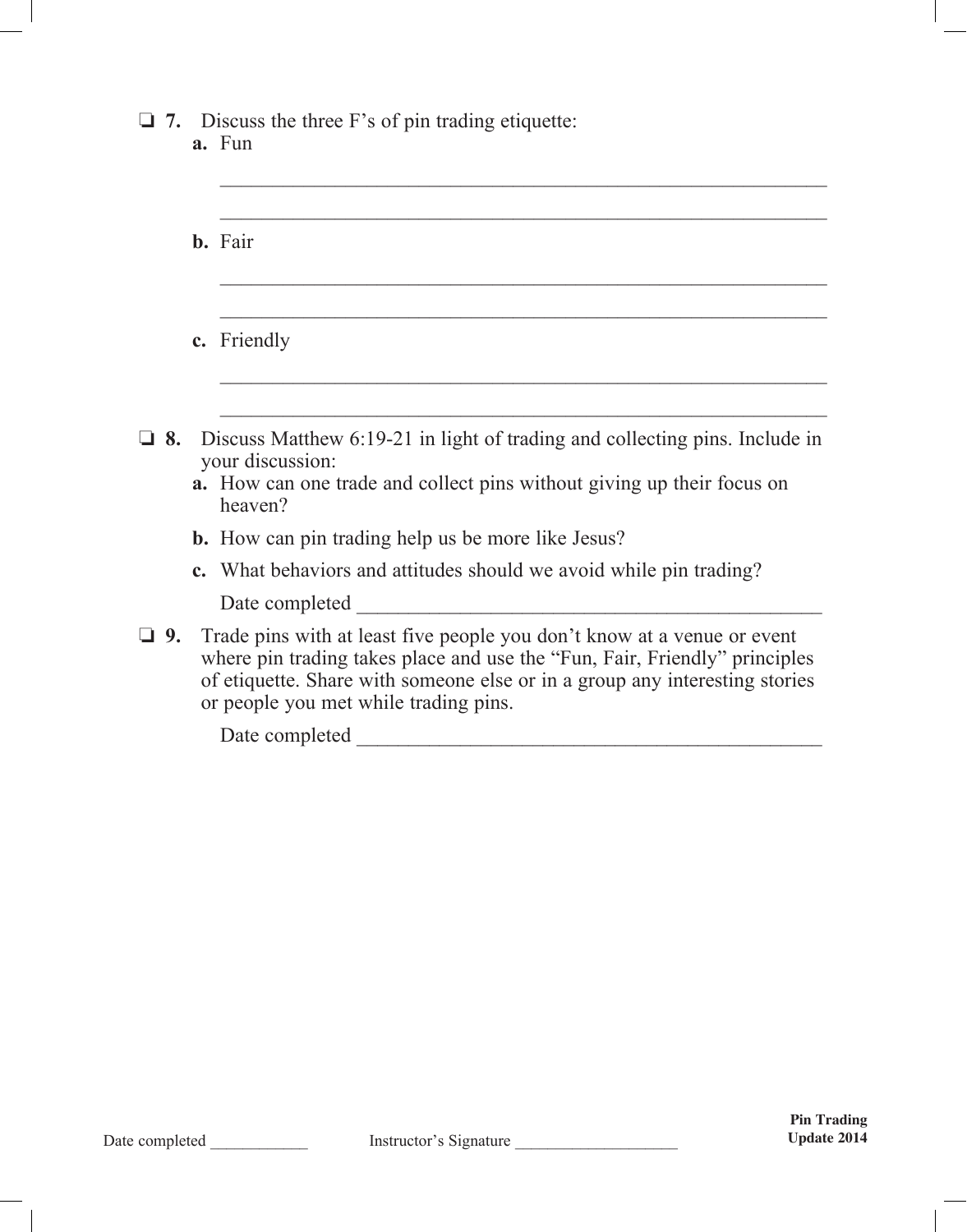## **Pin Trading, Advanced**

| $\Box$ | 1. Have the Pin Trading honor.                                                  |
|--------|---------------------------------------------------------------------------------|
|        | $\Box$ 2. Identify the factors that affect the following about pins:<br>a. Cost |
|        | <b>b.</b> Value                                                                 |
|        | $\Box$ 3. Describe the following types of pins:<br>a. Cloisonné                 |
|        | <b>b.</b> Die cast                                                              |
|        | c. Die struck                                                                   |
|        | d. Hard enamel                                                                  |
|        | e. Offset printed                                                               |
|        | f. Photo etched                                                                 |
|        |                                                                                 |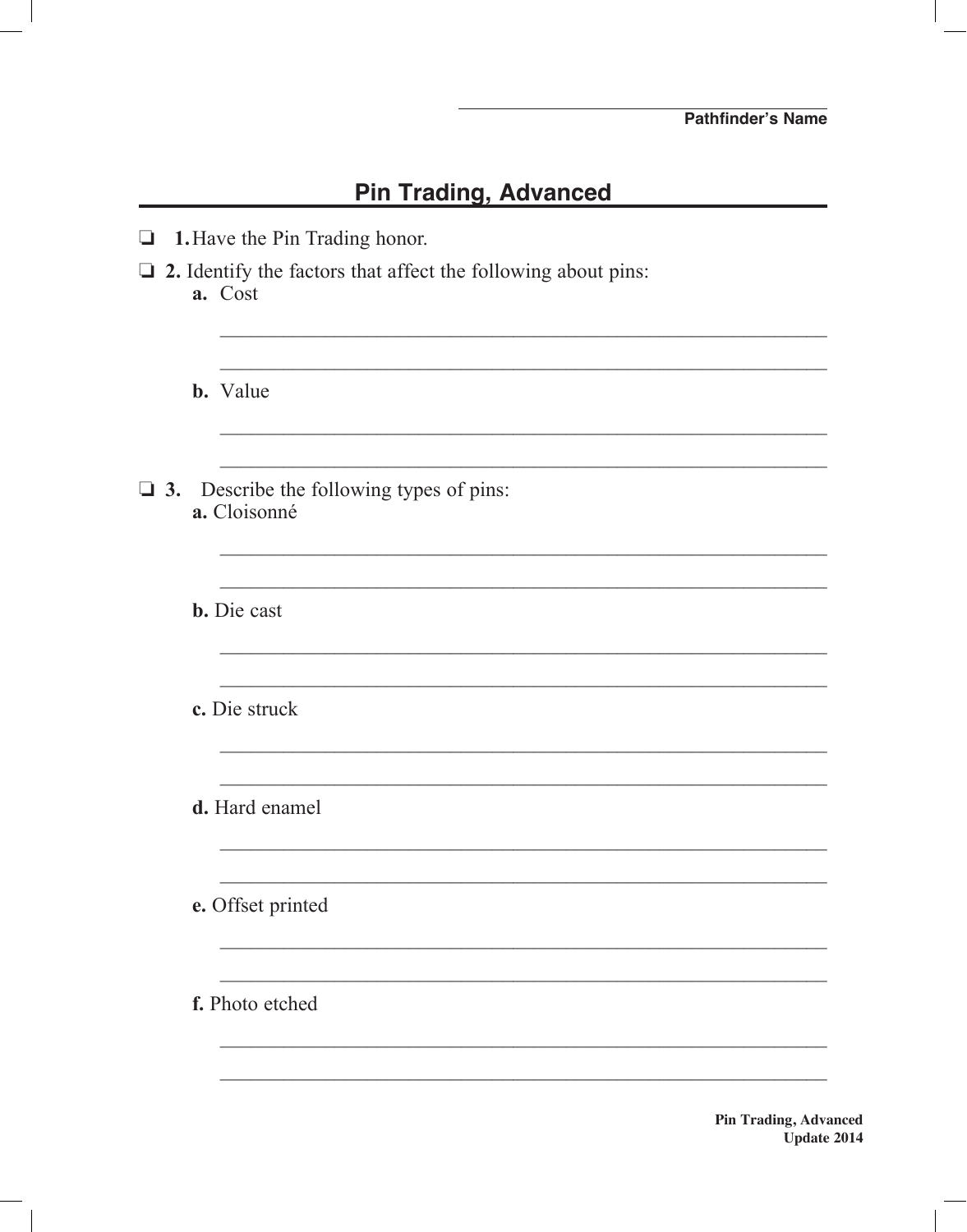|           | g. Silk screened                                                                 |
|-----------|----------------------------------------------------------------------------------|
|           | h. Soft enamel                                                                   |
|           | $\Box$ 4. What is an epoxy dome and what are its advantages and disadvantages?   |
|           | Advantages                                                                       |
|           |                                                                                  |
|           | Disadvantages                                                                    |
|           |                                                                                  |
| $\Box$ 5. | Identify the following types of pin accessories or embellishments:<br>a. Blinker |
|           | <b>b.</b> Bobble head                                                            |
|           | c. Dangler                                                                       |
|           |                                                                                  |

**Pin Trading, Advanced** Update 2014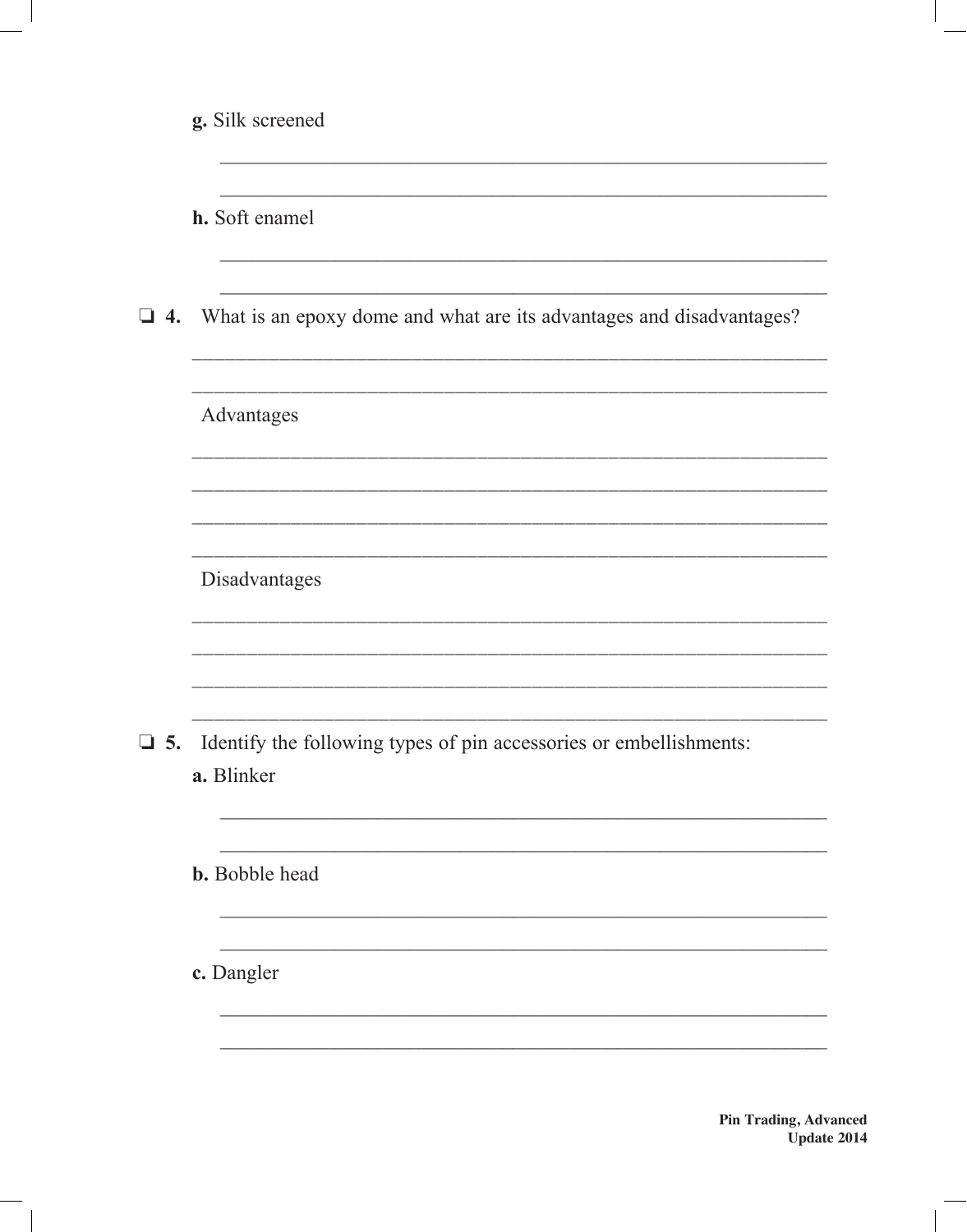|           | d. Glitter                                                                                                                          |
|-----------|-------------------------------------------------------------------------------------------------------------------------------------|
|           | e. Rhinestones                                                                                                                      |
|           | f. Slider                                                                                                                           |
|           | g. Spinner                                                                                                                          |
|           | h. Twirler                                                                                                                          |
| $\Box$ 6. | Identify the following types of pin backs and demonstrate or describe how<br>to safely attach and remove them:<br>a. Locking clutch |
|           | <b>b.</b> Locking safety pin clasp                                                                                                  |
|           | c. Magnetic back                                                                                                                    |
|           | d. Safety pin clasp                                                                                                                 |
|           |                                                                                                                                     |